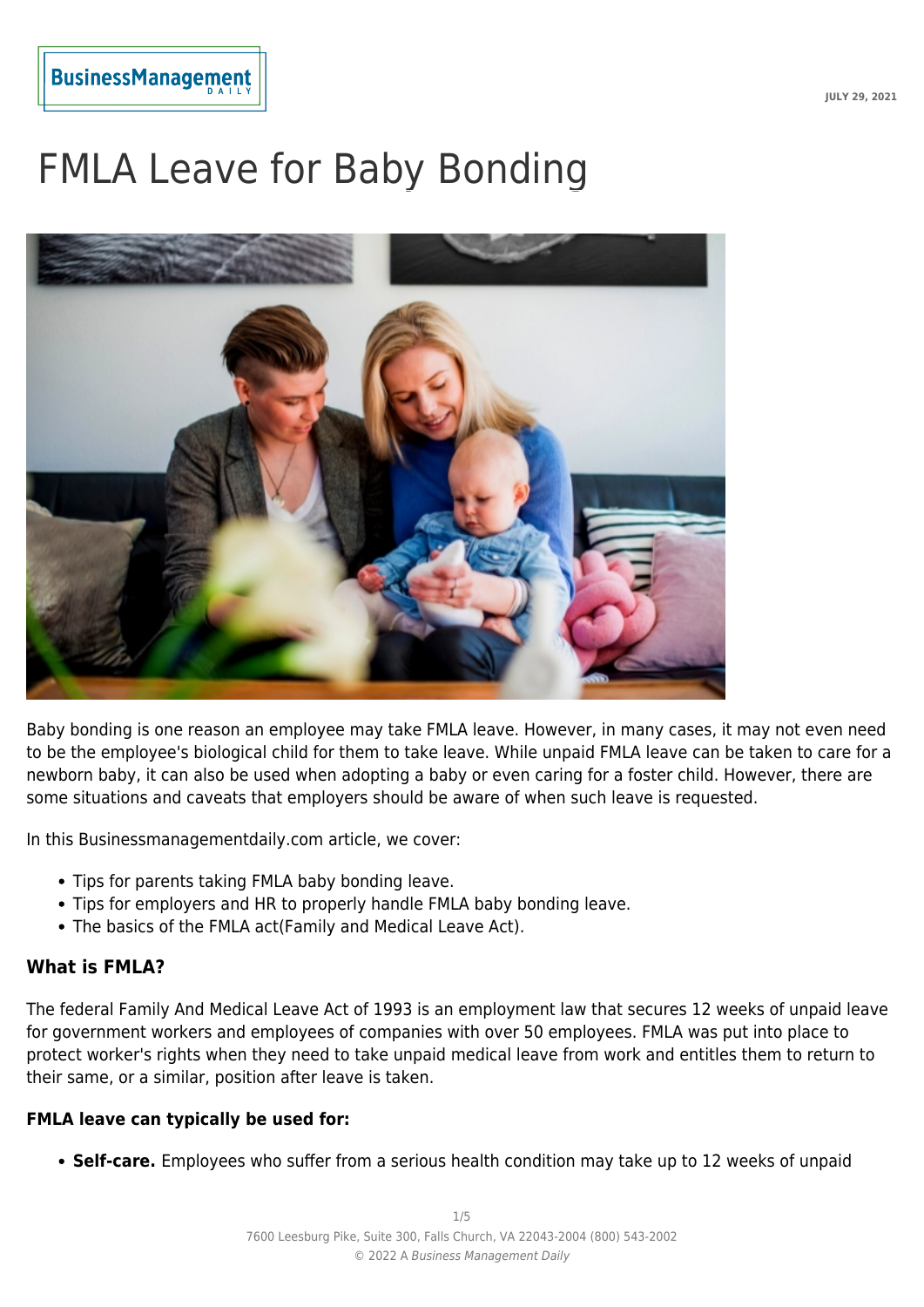FMLA leave. This is the so-called self-care provision.

- **Birth or adoption.** Employees can take FMLA leave following the birth, adoption, or foster care placement of a child.
- **Care for a spouse or immediate family member.** Employees may take FMLA leave to care for a spouse, parent, child, or other immediate family member suffering from a serious health condition.
- **Military deployment.** Employees whose spouse, son, daughter, or parent is called to active duty may take leave to assist with child care and tend to other related matters.
- **Military caregiver leave.** Employees can take up to 26 weeks to care for an ill or seriously injured service member.

It's important to note that after the 12 weeks of leave is over, employees are no longer protected by FMLA regulations if they do not return to work. However, they may also be protected under other laws like the Americans with Disabilities Act.

# **Can an employee take FMLA leave for the adoption of a child?**

Yes. Adoption is basically the same thing as baby bonding. Employees who adopt children might need some time to bond with the child they're adopting, therefore they also will need time to become accustomed to having a new child or foster child at home with them. FMLA leave can also be used in advance of an adoption or foster care arrangement to attend meetings, court hearings, and more.

Once the child is adopted or placed from foster care, an employee may take a block of FMLA leave for bonding. You are only required to permit employees to take such leave in one solid block of time, however intermittent leave would be a great option for adoption and foster care. This allows parents to spend the same amount of time, but broken up into smaller chunks over a longer period. While you're not required to, consider allowing intermittent leave to be taken for such purposes. This is a benefit to the employee, as it allows them to keep taking time without burning through it all immediately. However, the employer also benefits by having the employee in, perhaps a few days a week, to keep on top of vital work tasks, instead of having a prolonged period of absence.

If you let an employee take intermittent FMLA leave, just be sure that open communication is established and any protocols for notification are established in advance. Additionally, all such leave must be taken within a year of the qualifying event.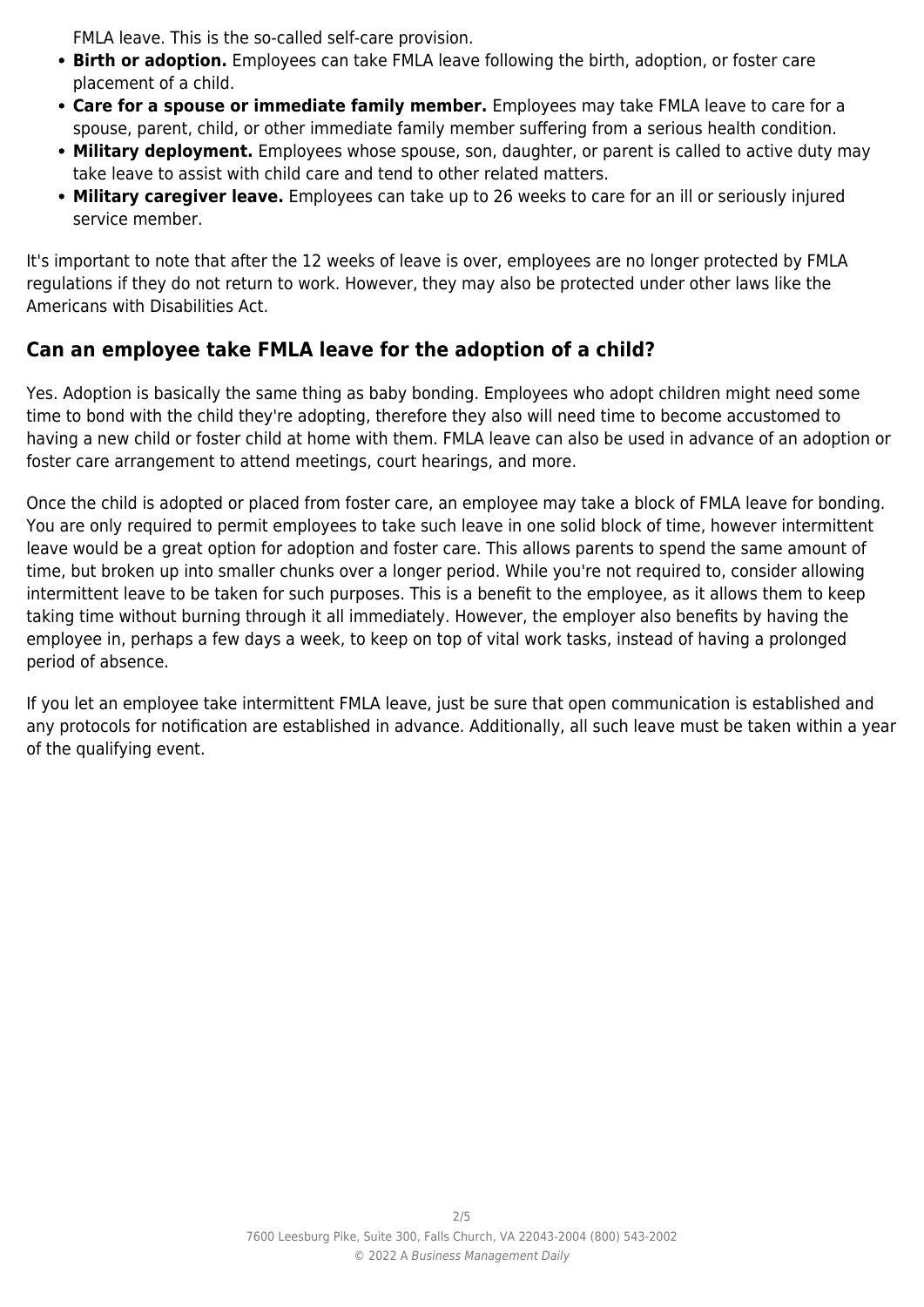

## **Is paid family leave possible when requesting leave for FMLA baby bonding?**

Employees can receive pay while they are out on leave, if they have paid sick and vacation time already. An employee may use this leave concurrently with their FMLA leave until it runs out. The employee will be paid for this time until such leave runs out and then will switch to unpaid leave. However, this does not extend the 12 week limit. For example, an employee with 2 weeks of vacation and 2 weeks of sick time, could take 4 weeks of FMLA leave paid, and then the remaining 8 weeks unpaid.

Employers may require, if they choose, that employees expend paid leave while taking FMLA leave before going into unpaid time. However, be certain that this policy is already established in your handbook well before any employee needs to take FMLA leave.

## **Baby bonding laws vary by state**

Be sure to take your local state laws into account when researching FMLA laws about having a newborn child.

For example, the [California Family Rights Act](https://ca.db101.org/ca/situations/workandbenefits/rights/program2c.htm)(CFRA)is a separate law made for protecting Californians in childbirth that has a slightly different fine print but still allows for 12 weeks of unpaid or paid medical leave per year.

California also has the California Pregnancy Disability Leave (PDL) act that allows the same 12 weeks of unpaid leave for employees of companies of 5 employees and more**.**

# **Who can qualify for FMLA baby bonding?**

A biological parent may take leave for baby bonding, however, that is not the only case. A person in loco parentis may also qualify for FMLA leave. Loco parentis refers to the relationship between the individual and the child and can apply to anyone assuming the obligations of a parent to the child. A biological relation is not required, though in many cases a sibling, grandparent, or another relative may stand in loco parentis as long as they meet the requirements.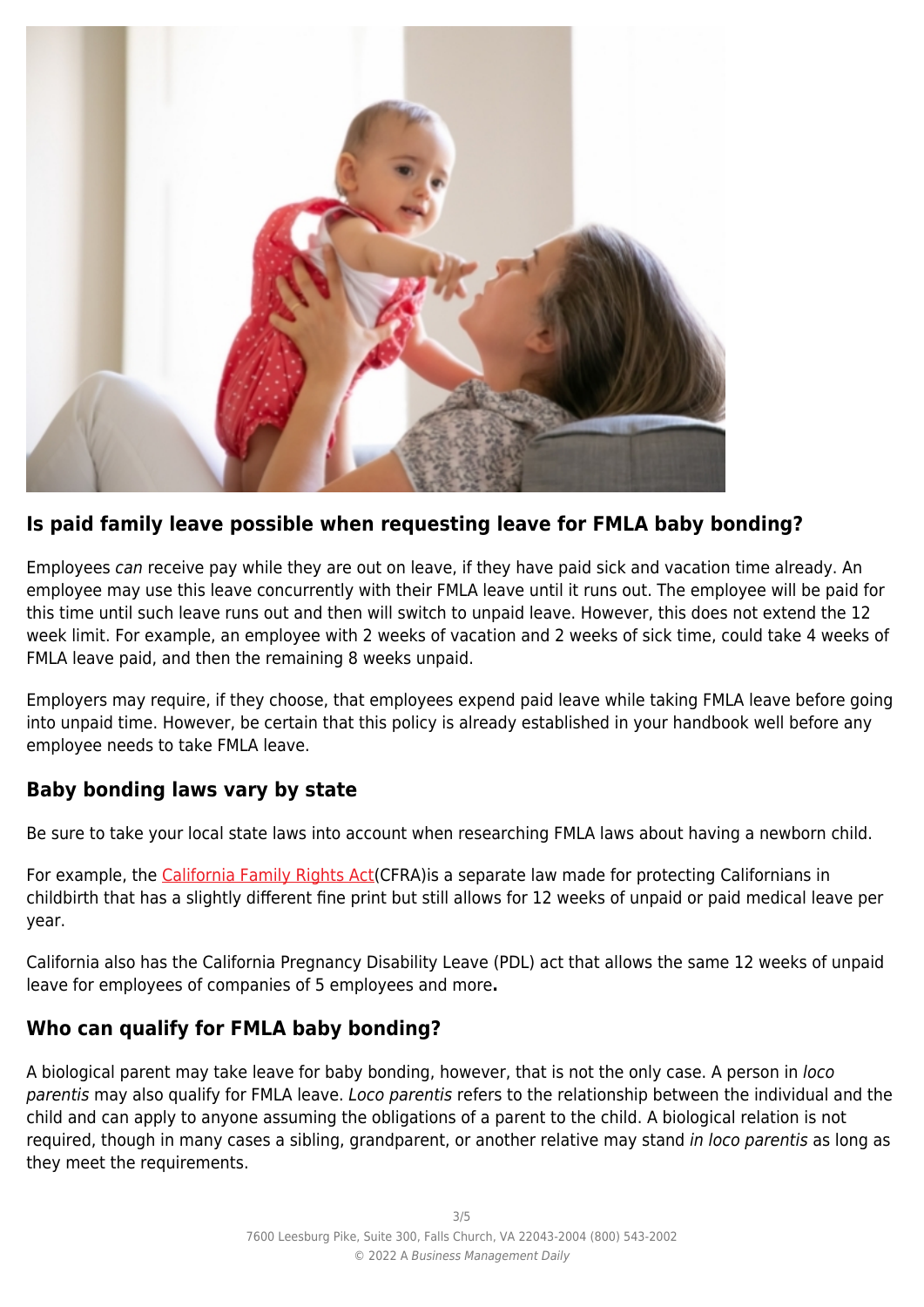This is determined on a case by case basis typically. A child having two biological parents at home does not mean another family member may not qualify if they still function in a caregiver role on a regular basis. The primary factors included are:

- Age of the child.
- The degree to which the child is dependent on the person
- Amount of financial support, if any, provided.
- The extent to which duties commonly associated with parenthood are exercised.

Documentation may be required to prove a loco parentis relationship between a child and another individual. If such a relationship is established, then that employee is permitted to take FMLA leave assuming they qualify normally — all other FMLA rules and regulations still apply.

## **Can an employer deny leave for FMLA baby bonding?**

FMLA leave for baby bonding cannot be denied, however, an employer may deny job restoration to salaried eligible employees (key employees, as defined in  $\S825.217(c)$ ), if such denial is necessary to prevent substantial and grievous economic injury to the operations of the employer. However, in such a case it may be better to consider intermittent FMLA leave — allowing the employee to take some time off while still tending to any key business needs.

## **Is medical certification necessary when taking FMLA for baby bonding?**

While employers cannot request a medical certification for baby bonding, they may request other documentation to prove the relationship and need for leave. Such requests should be definitive but not overly burdensome on the employee.

## **FMLA terminology and basics**

## **An FMLA disclaimer should be in every covered employer's repertoire**

Let's remember that there have been supreme court cases because of the fact that an employer didn't specify unpaid leave as running concurrently with FMLA leave in their company's leave policy.

Can caregivers take FMLA baby bonding leave?

The employee doesn't have to be the primary caregiver for you to allow them to take leave for

#### **Does health insurance/disability insurance/health benefits continue while on FMLA leave?**

The great thing about 12 weeks of unpaid leave is that employees are still covered on their health insurance programs.

#### **When does FMLA leave reset?**

The FMLA allows most employers to choose from one of four calendaring methods. The chosen method must apply to all employees equally. Employers may change their **FMLA** calendar year method by giving 60-daysnotice to all affected employees. If the change deprives an employee of leave time or other FMLA benefits, the employee is entitled to the time/benefits under the original calendaring method. Leave initiated during the 60 day notice period must be calculated on the method most beneficial to the employee.

The four FMLA calendaring methods are: